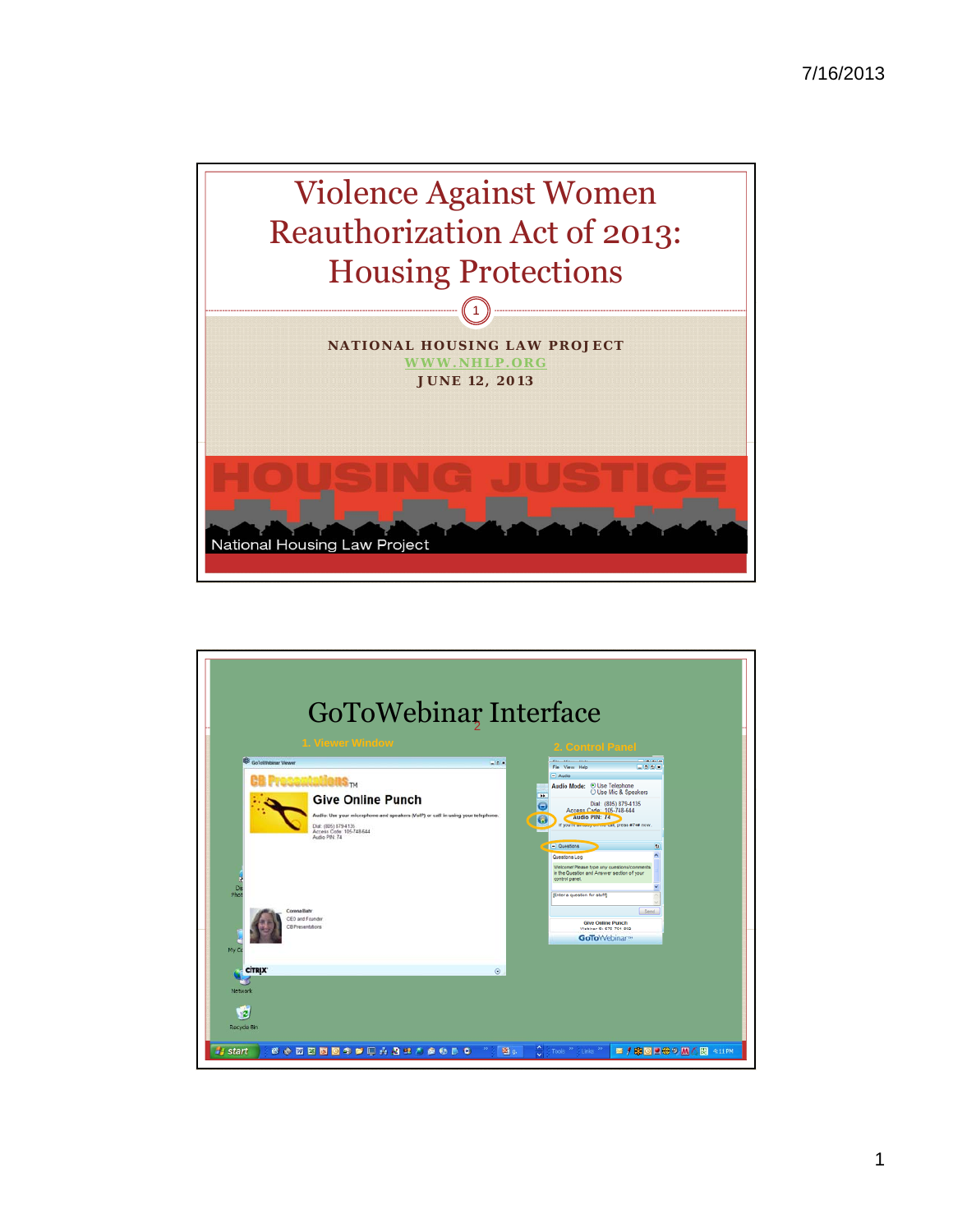

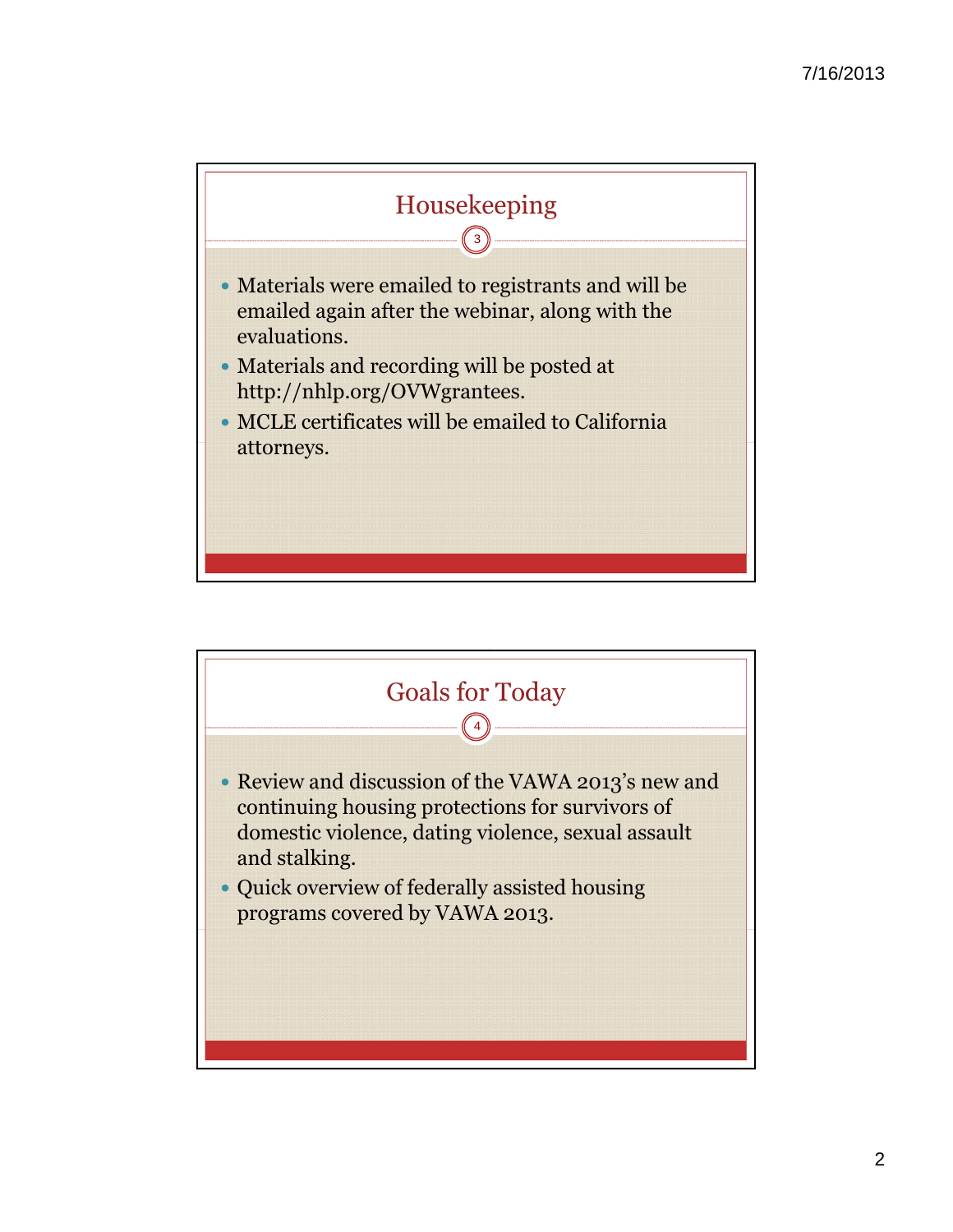

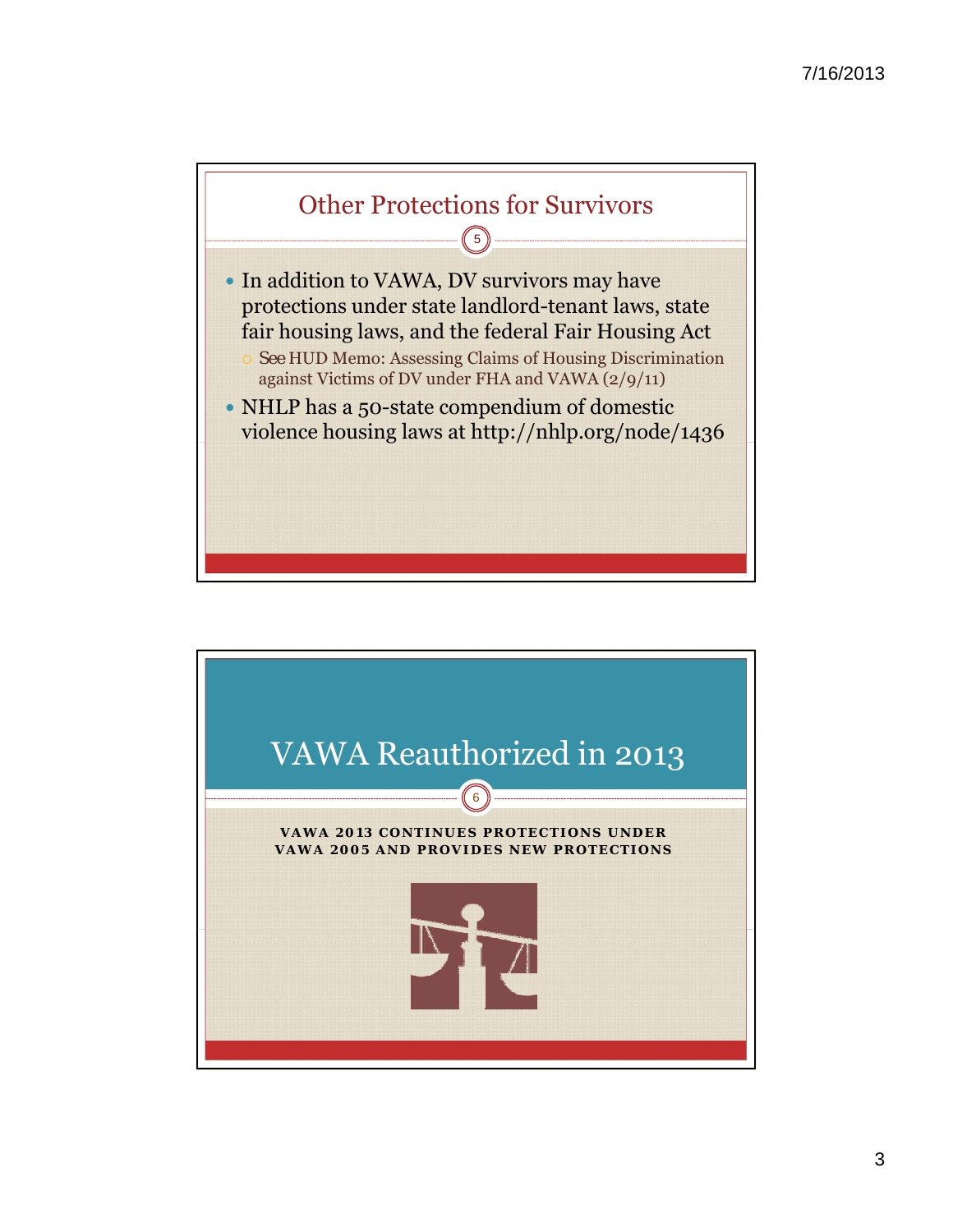

- VAWA was enacted in 1994, reauthorized in 2000, 2005, and in March of 2013.
- VAWA 2013 maintains VAWA 2005's housing safeguards, expands the housing programs to which the law applies and adds new protections.
- VAWA 2013's housing protections are effective now. Some of the amendments require changes to the regulations or actions by federal agencies for purposes of implementation, but most of the provisions must be implemented now by landlords and managers of the covered housing programs.

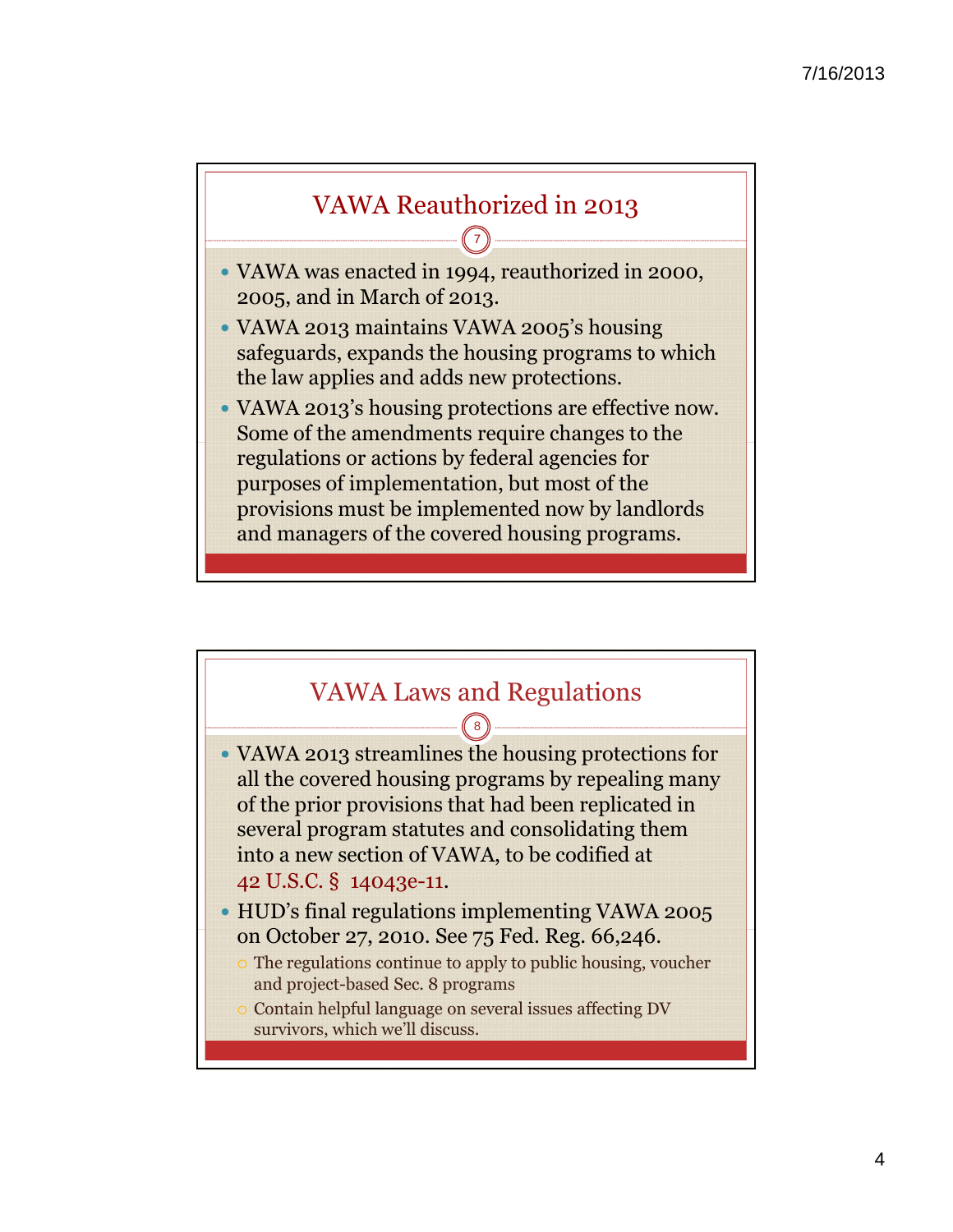## Quick Summary of VAWA 2013 Protections 9

- VAWA 2013 continues the following:
	- Protections for survivors applying for HUD subsidized housing.
	- Protections against evictions and subsidy terminations.
	- Facilitates safety moves for survivors with Section 8 vouchers.
	- Permits lease bifurcation to remove the perpetrator from the unit.
	- Rules for proving domestic violence, dating violence, or stalking.
	- Obligates PHAs to have plans & goals and describe PHA programs to assist survivors.
- VAWA 2013's new provisions provide for:
	- Coverage of more federal housing programs.
	- Protections to survivors of sexual assault and LGBT survivors.
	- Rights for survivors remaining in housing after lease bifurcation.
	- Expansion of documentation rights to show abuse.
	- What landlords may do when there are conflicting certifications.
	- Development of model plans for use for emergency transfers.
	- Notification concerning VAWA housing rights at three critical junctures in multiple languages.

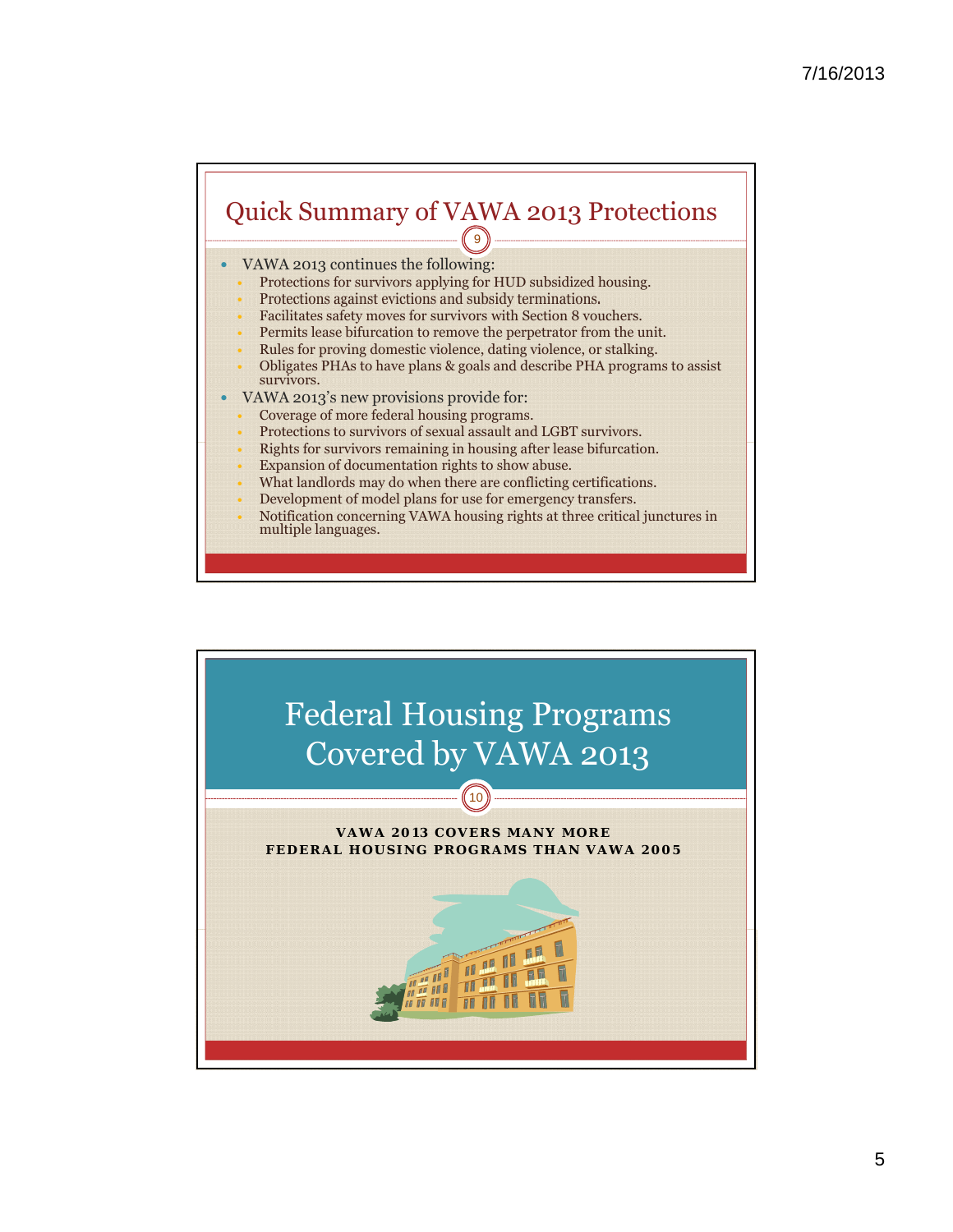| <b>Programs that were covered</b><br>by VAWA 2005:                                            | <b>Programs added by VAWA 2013:</b>               |
|-----------------------------------------------------------------------------------------------|---------------------------------------------------|
| <b>Public Housing</b>                                                                         | <b>Other HUD programs</b>                         |
| Section 8 vouchers                                                                            | § 236 Multifamily rental housing                  |
| Project-based Section 8                                                                       | § 221d3 BMIR (Below Market Interest Rate)         |
| Section 202 Supportive Housing<br>for the Elderly*                                            | <b>HOME</b><br>HOPWA (Hous. Opp. for Pple w/AIDS) |
| Section 811 Supportive Housing<br>for People with Disabilities*                               | McKinney-Vento (Homelessness<br>Programs)         |
| <i>*Originally added by HUD</i><br>regulations. Now provided for in<br>the VAWA 2013 statute. | <b>Department of Agriculture</b>                  |
|                                                                                               | Rural Development (RD) Multifamily                |
|                                                                                               | <b>Department of Treasury/IRS</b>                 |
|                                                                                               | Low-Income Hous. Tax Credit (LIHTC)               |

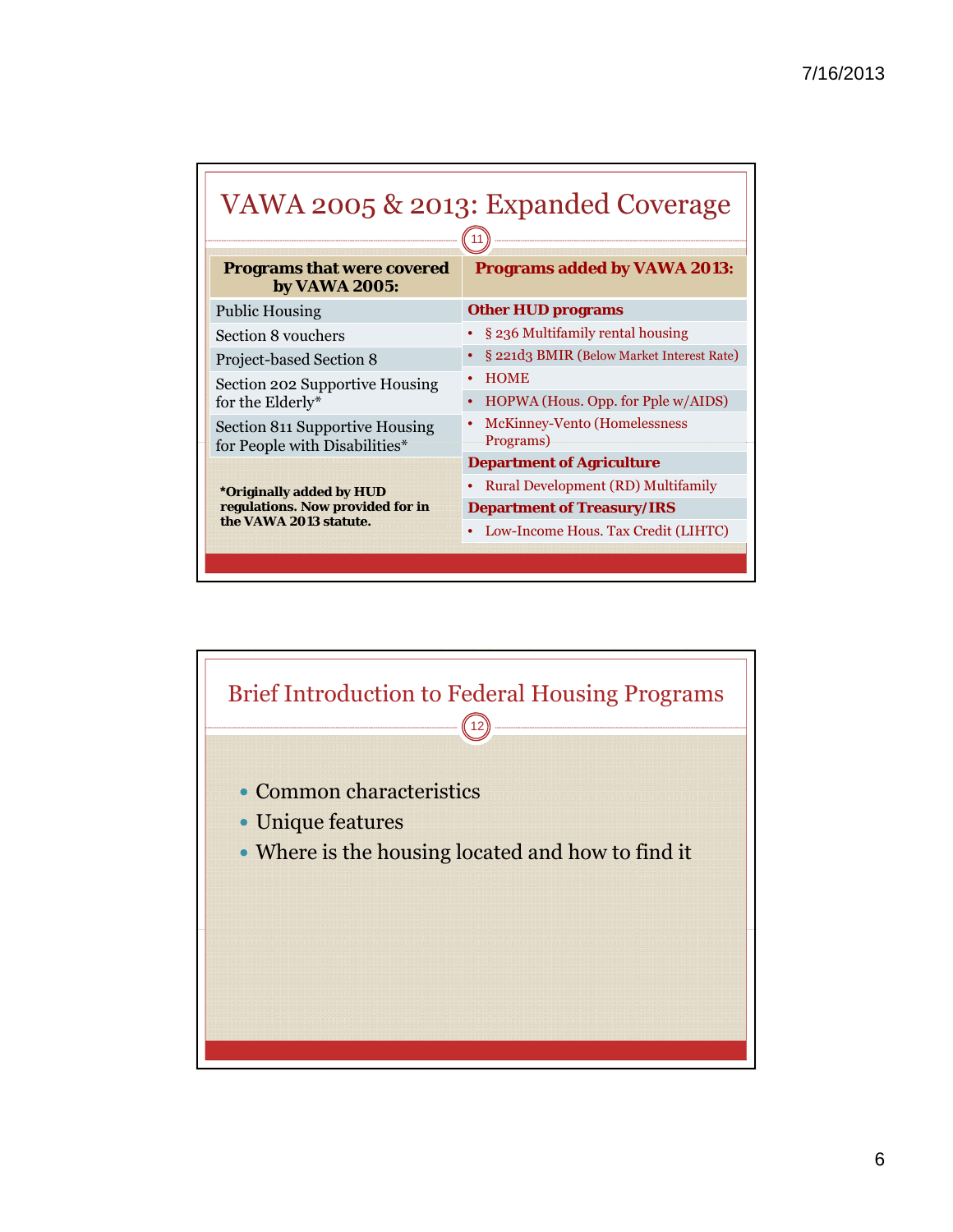



7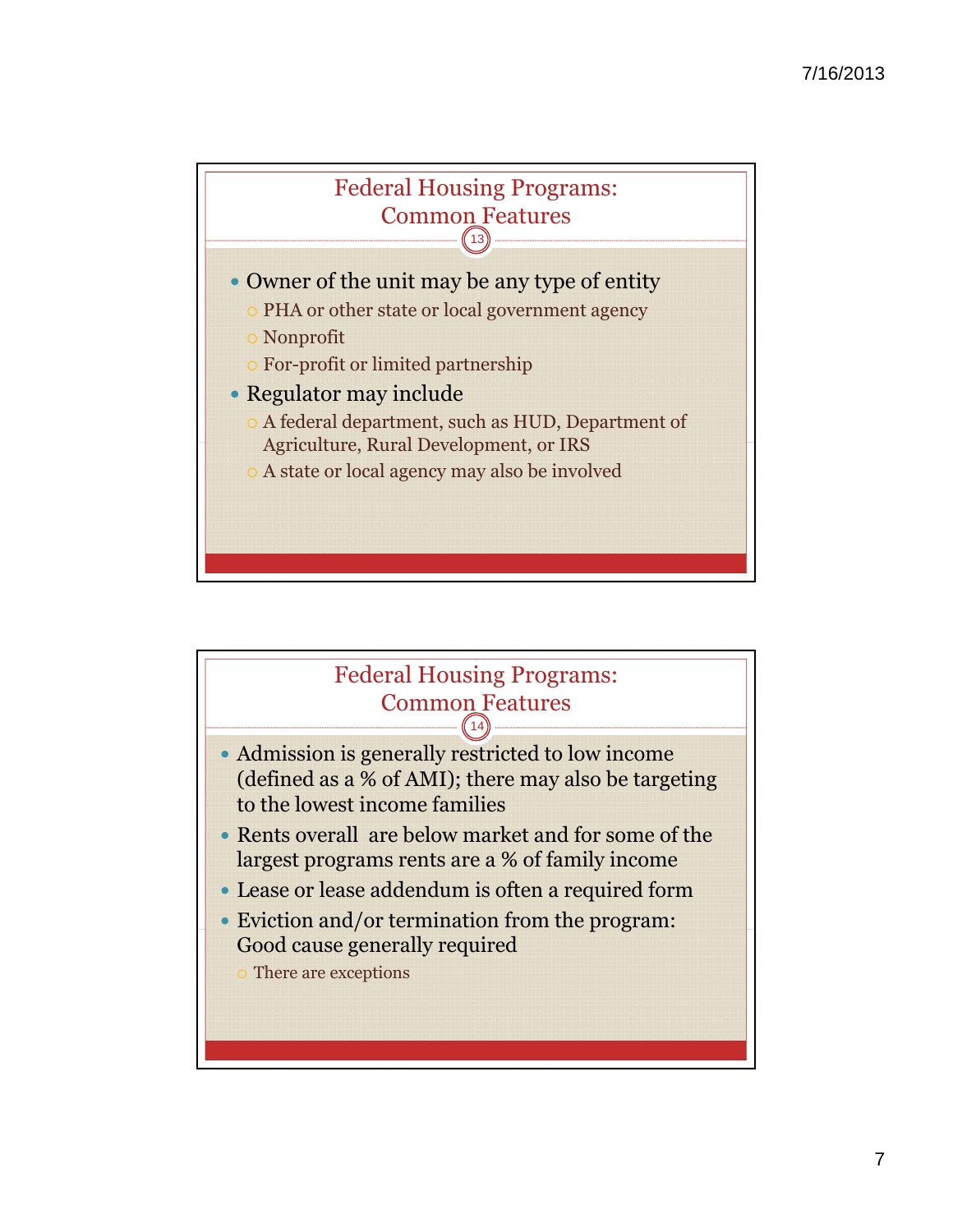

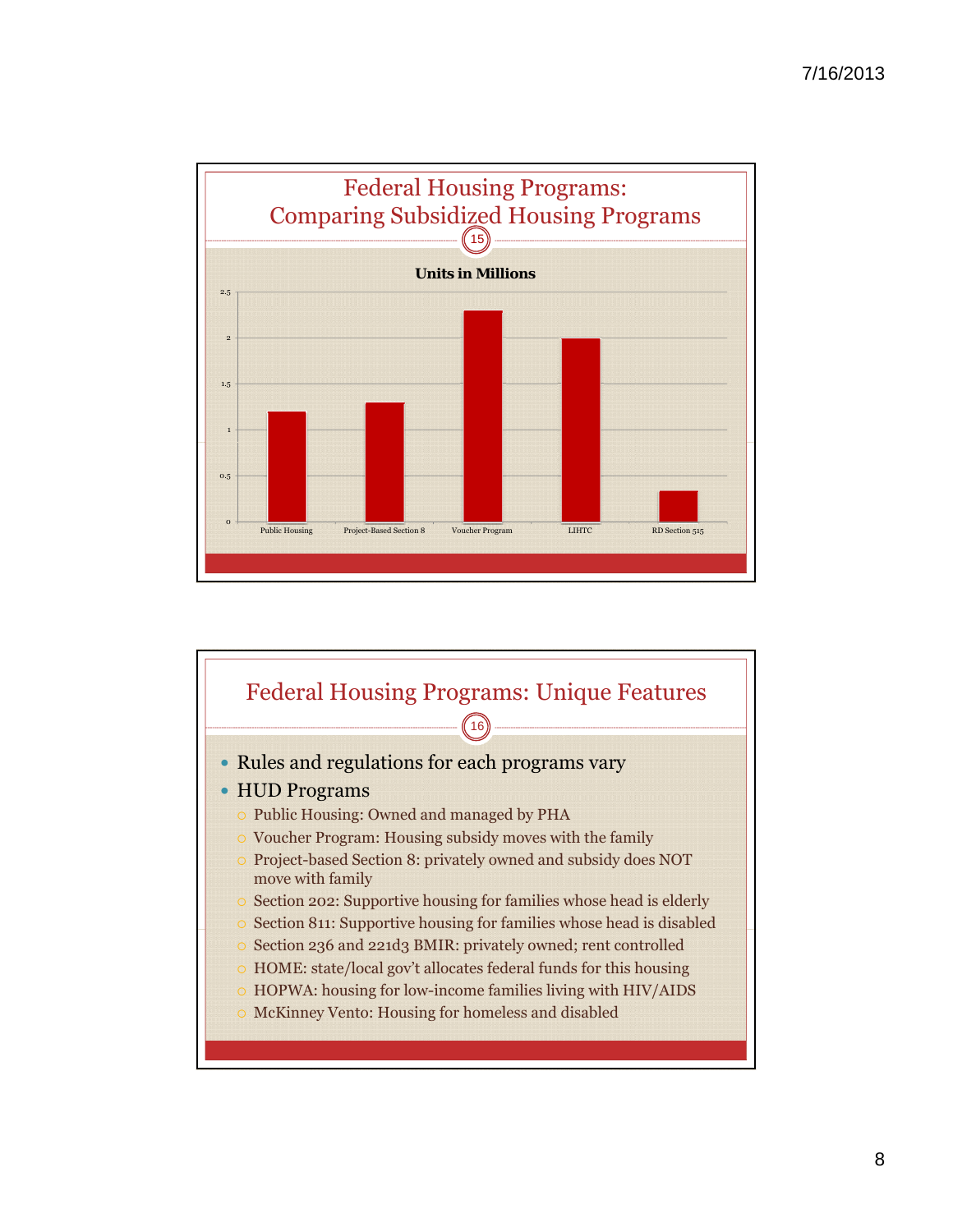

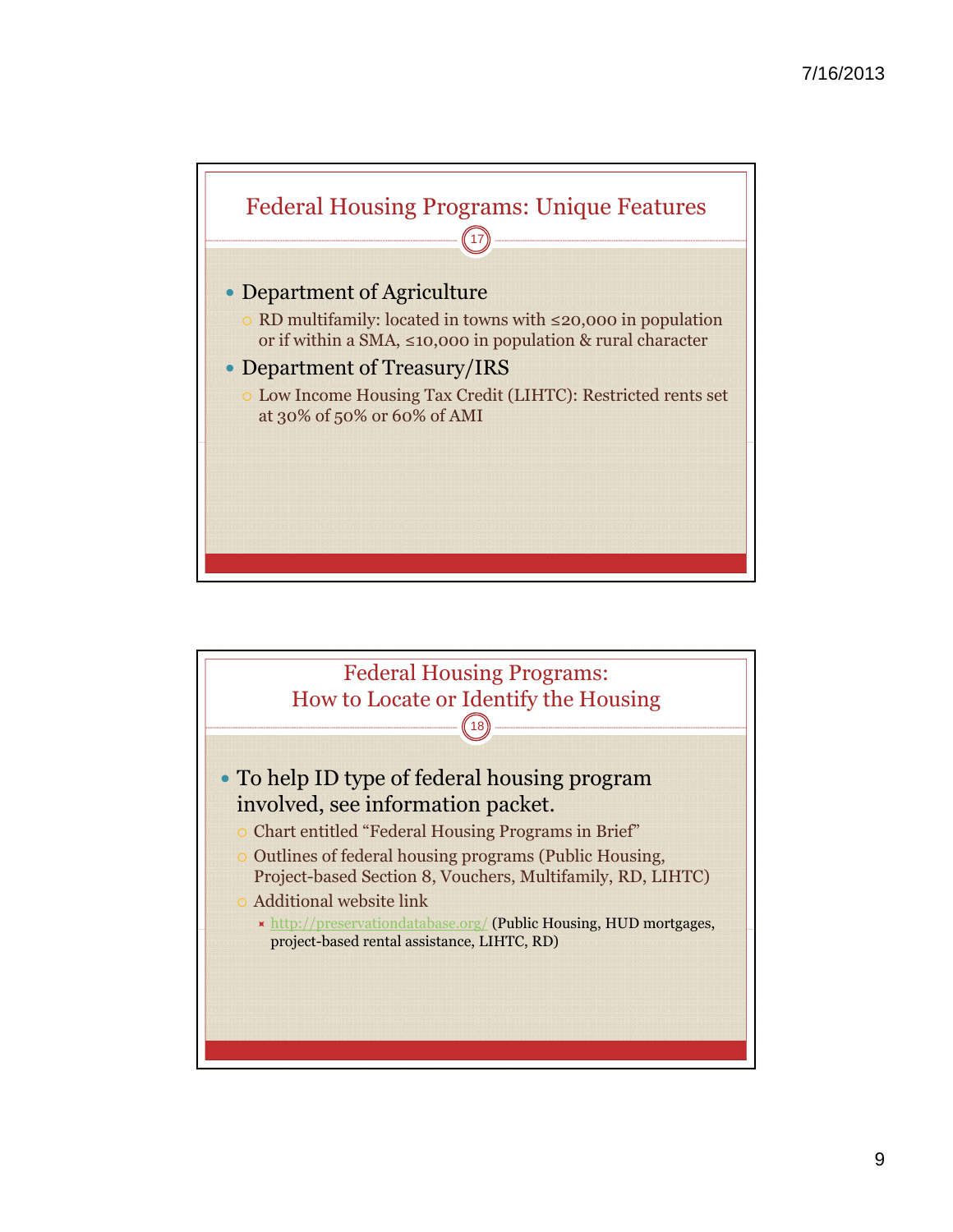

## **VAWA 2013 INCLUDES MANY NEW PROTECTIONS FOR SURVIVORS**



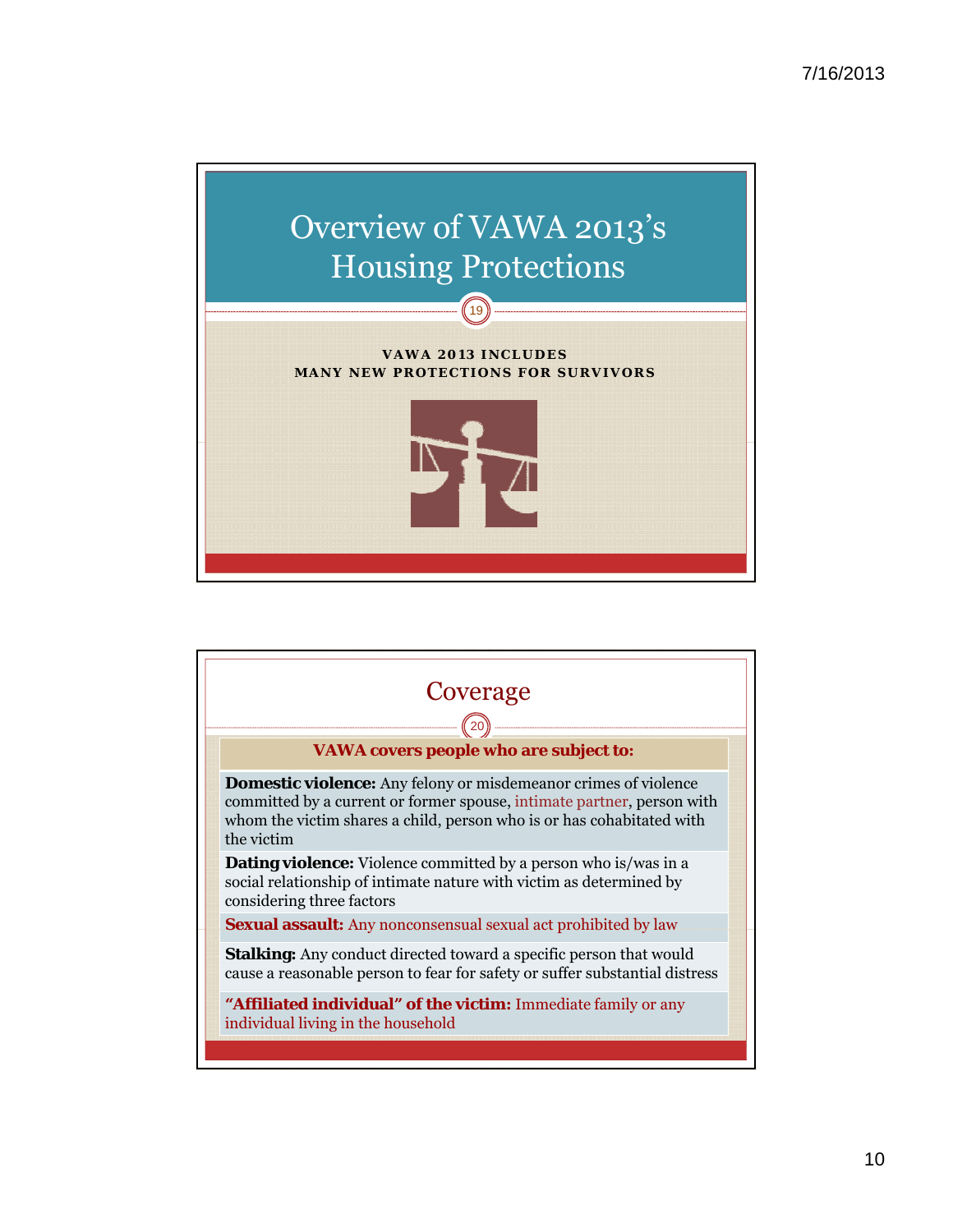

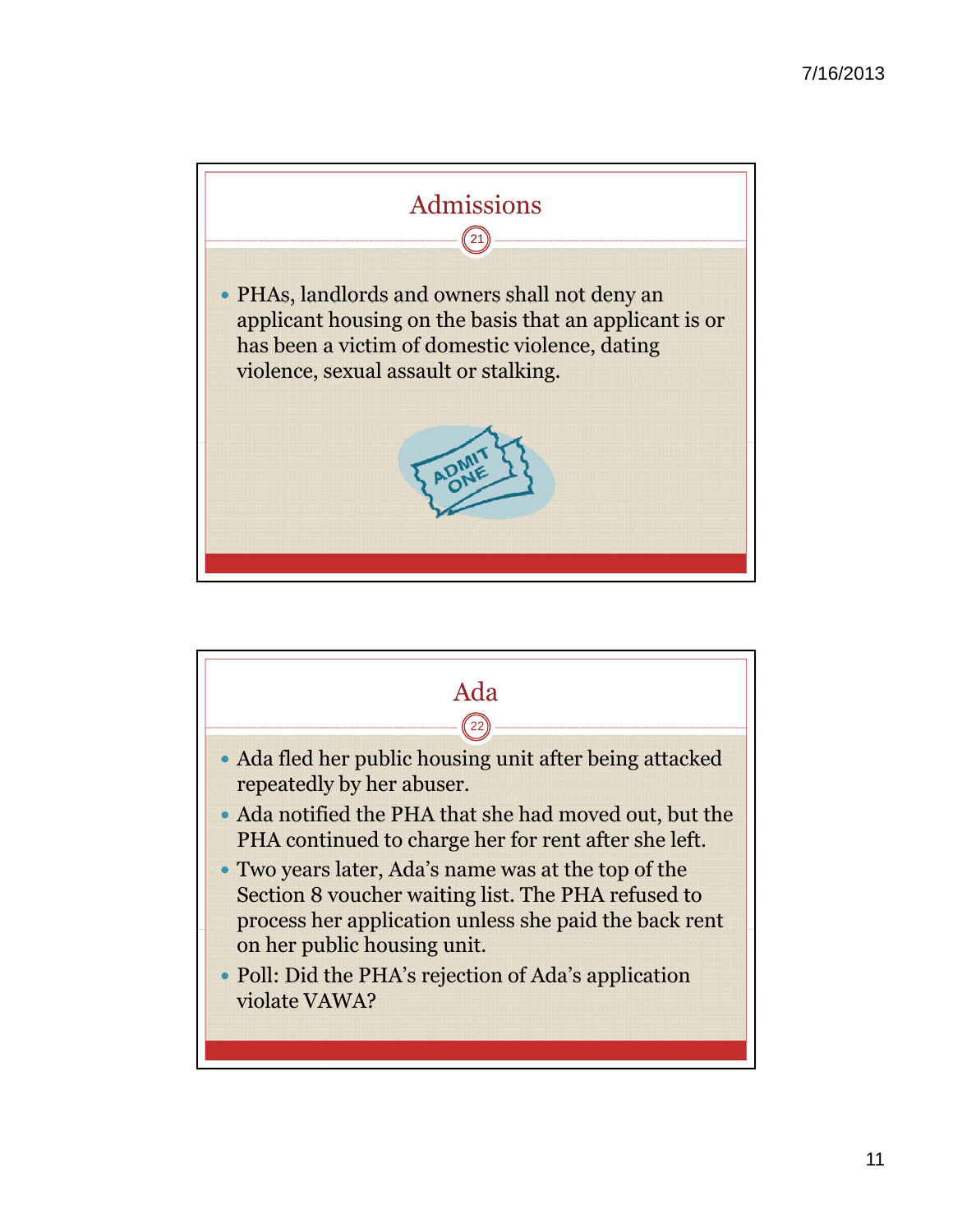

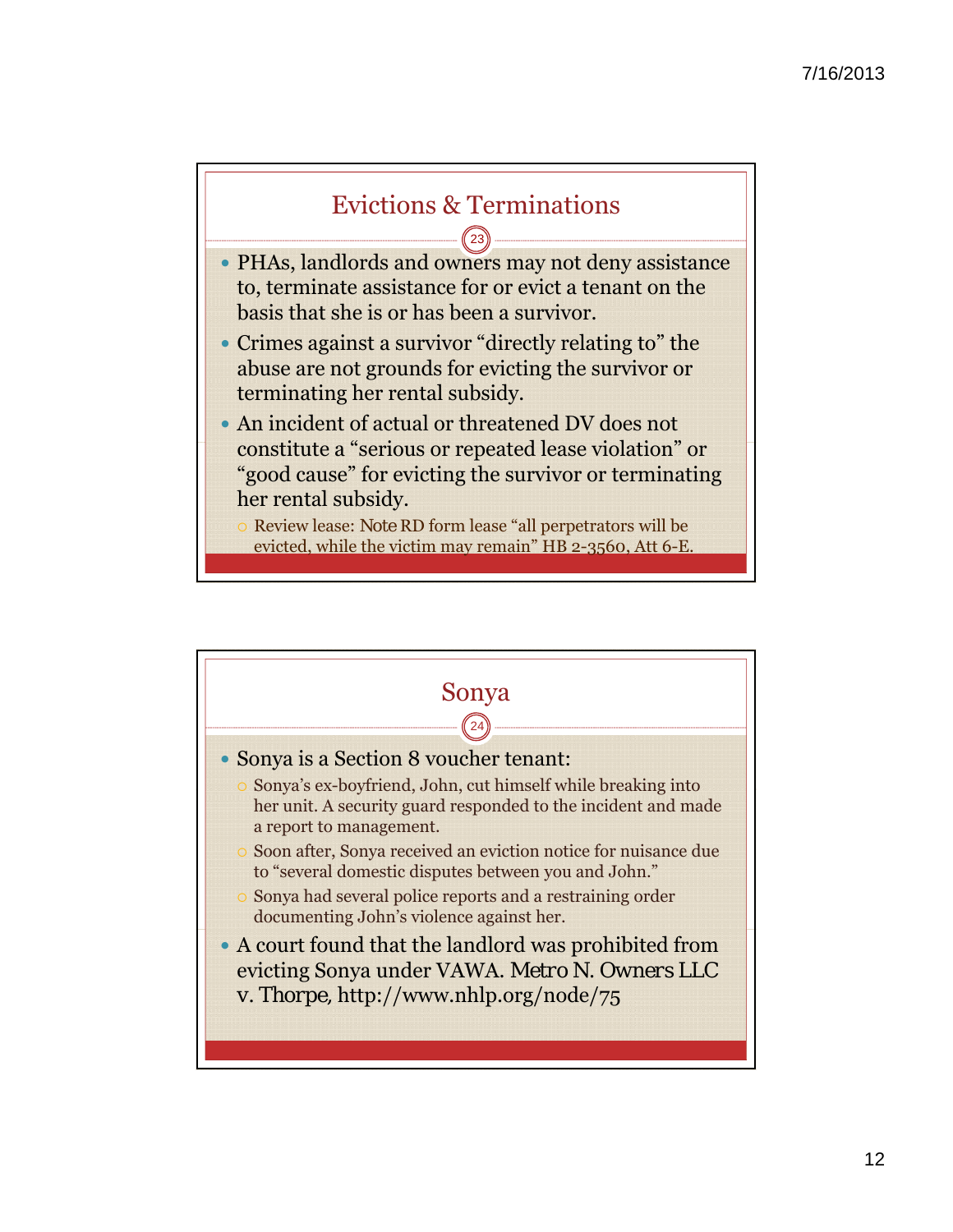

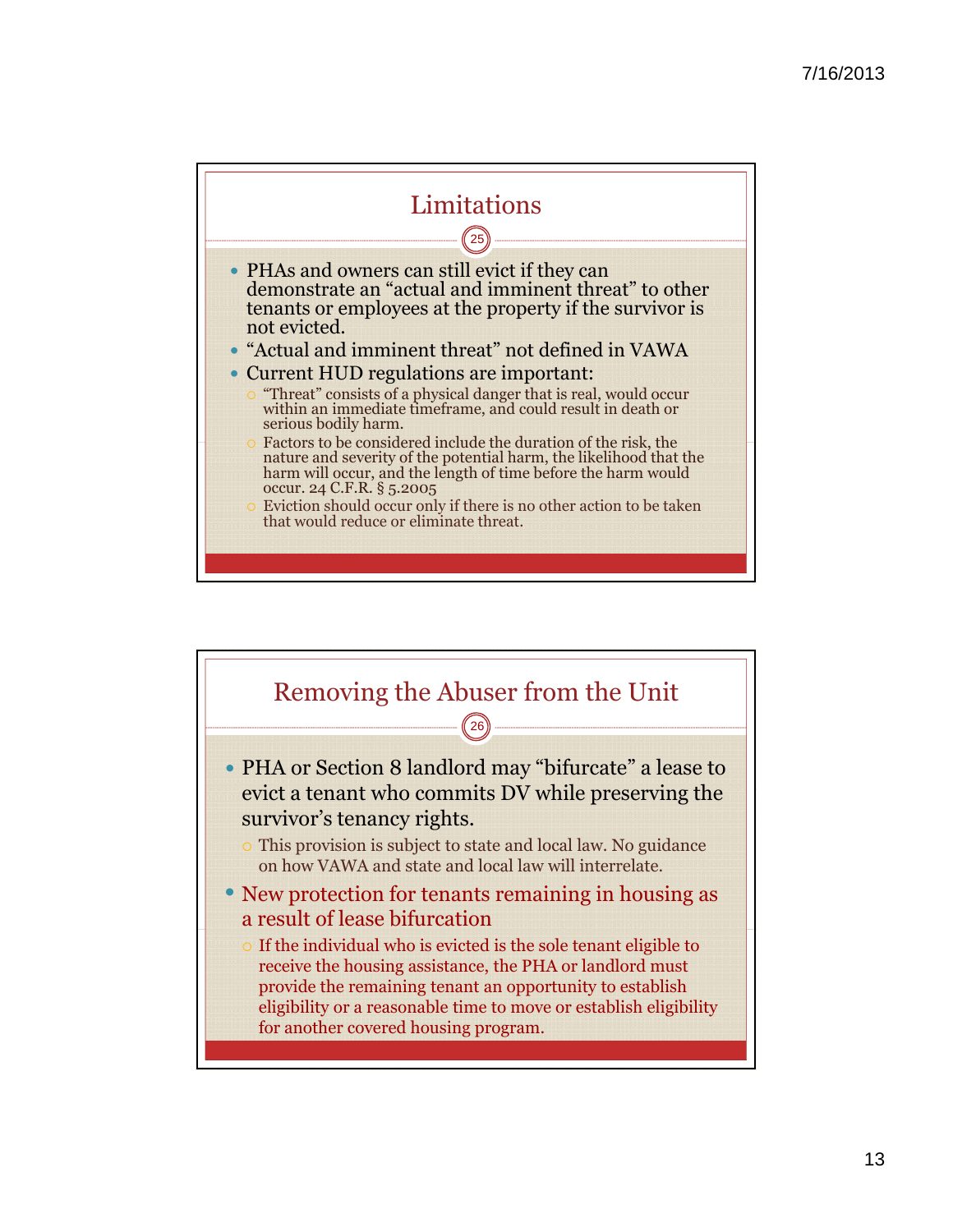

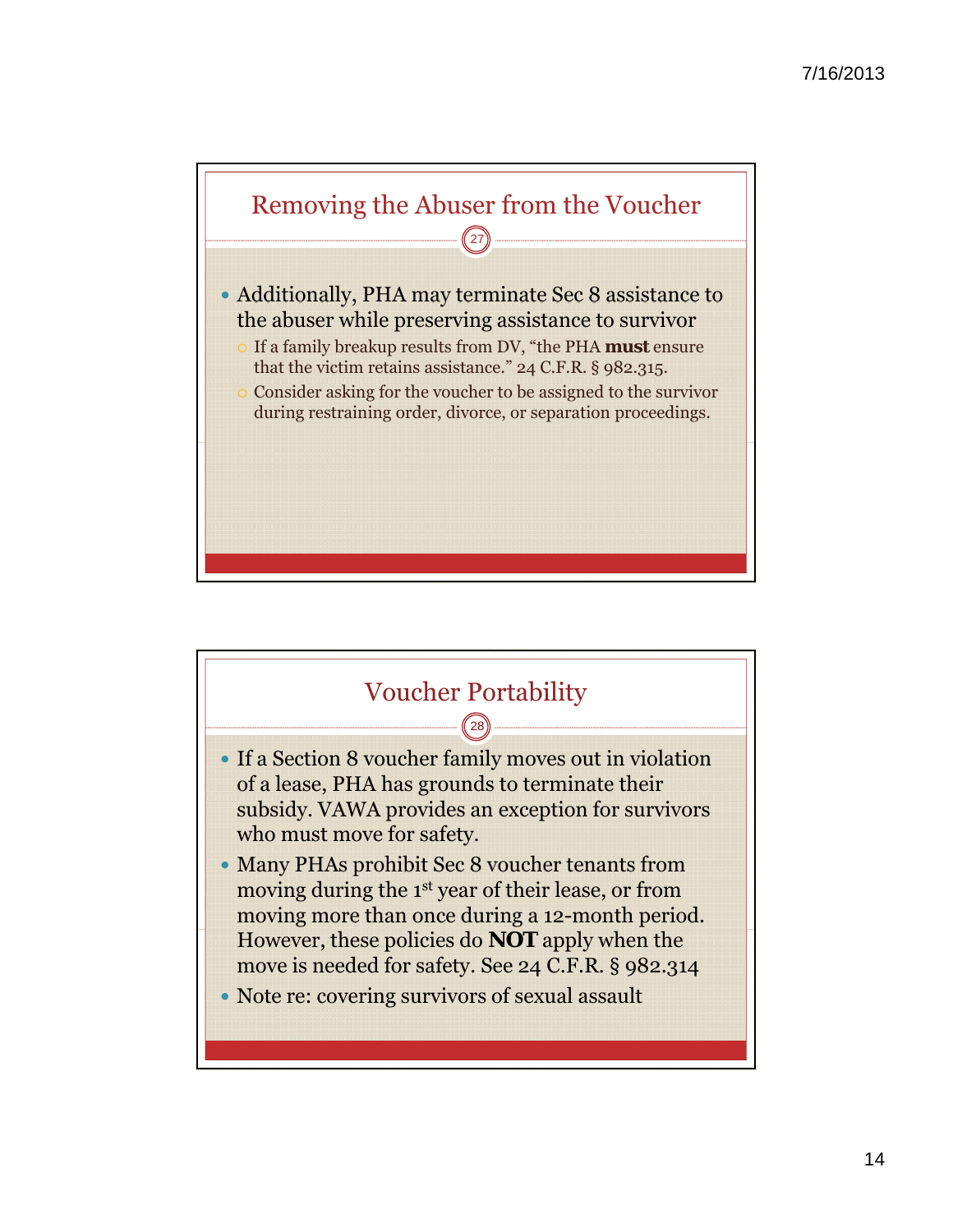

 Survivors living in federally assisted housing often need to move or "transfer" to another subsidized unit to protect their safety.

Generally, only Section 8 vouchers are portable.

- VAWA 2013 mandates each federal agency to adopt a model emergency transfer plan to be used by PHAs and owners.
- Transfer plan must allow survivor tenants to transfer to another available and safe unit assisted under covered housing program if
	- (1) tenant expressly requests the transfer and
	- (2) either tenant reasonably believes that she is threatened with imminent harm from further violence if she remains or tenant is a victim of sexual assault that occurred on premises within 90 days of request
- Transfer plan must ensure confidentiality so that PHA or owner does not disclose location of new unit to abuser

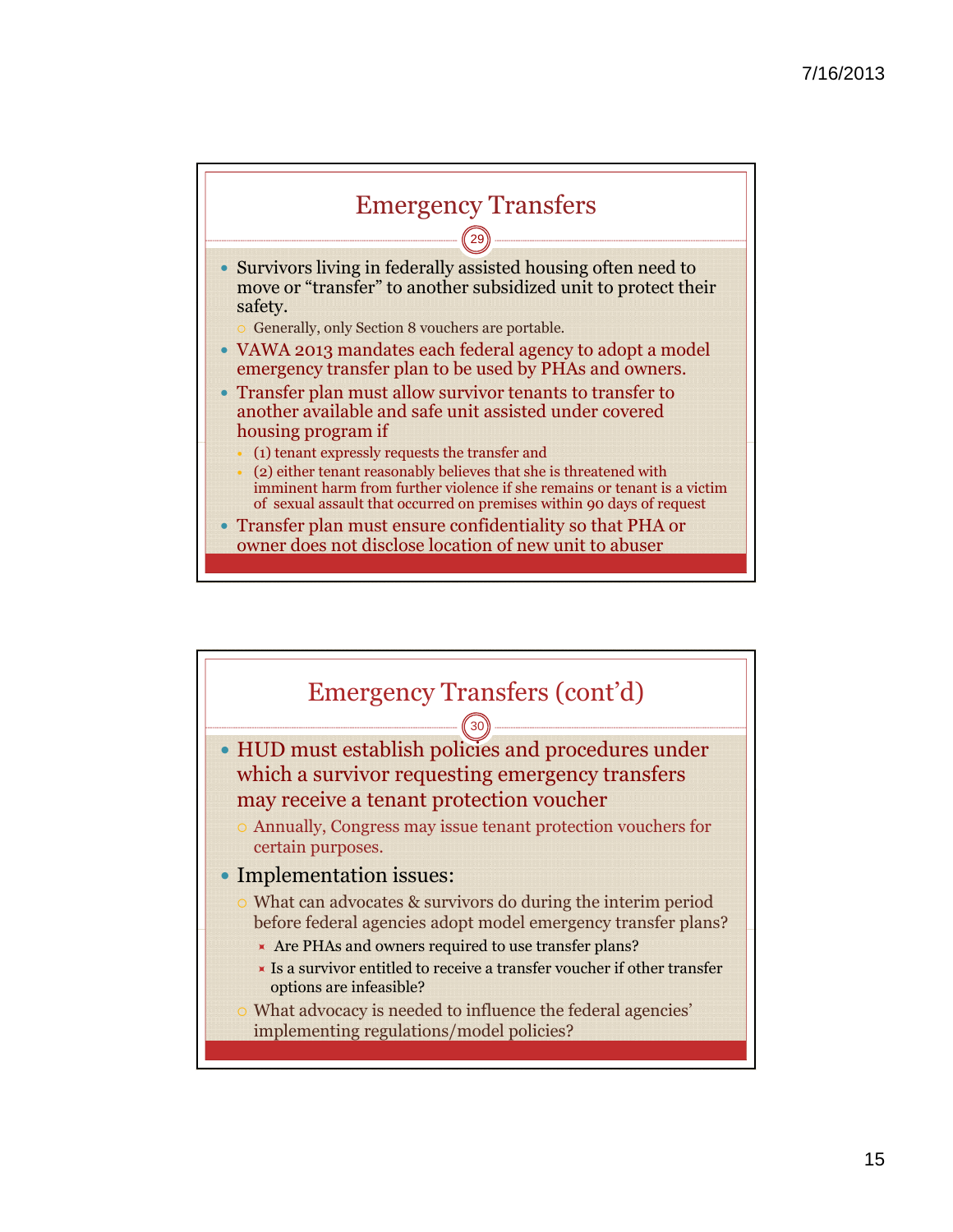

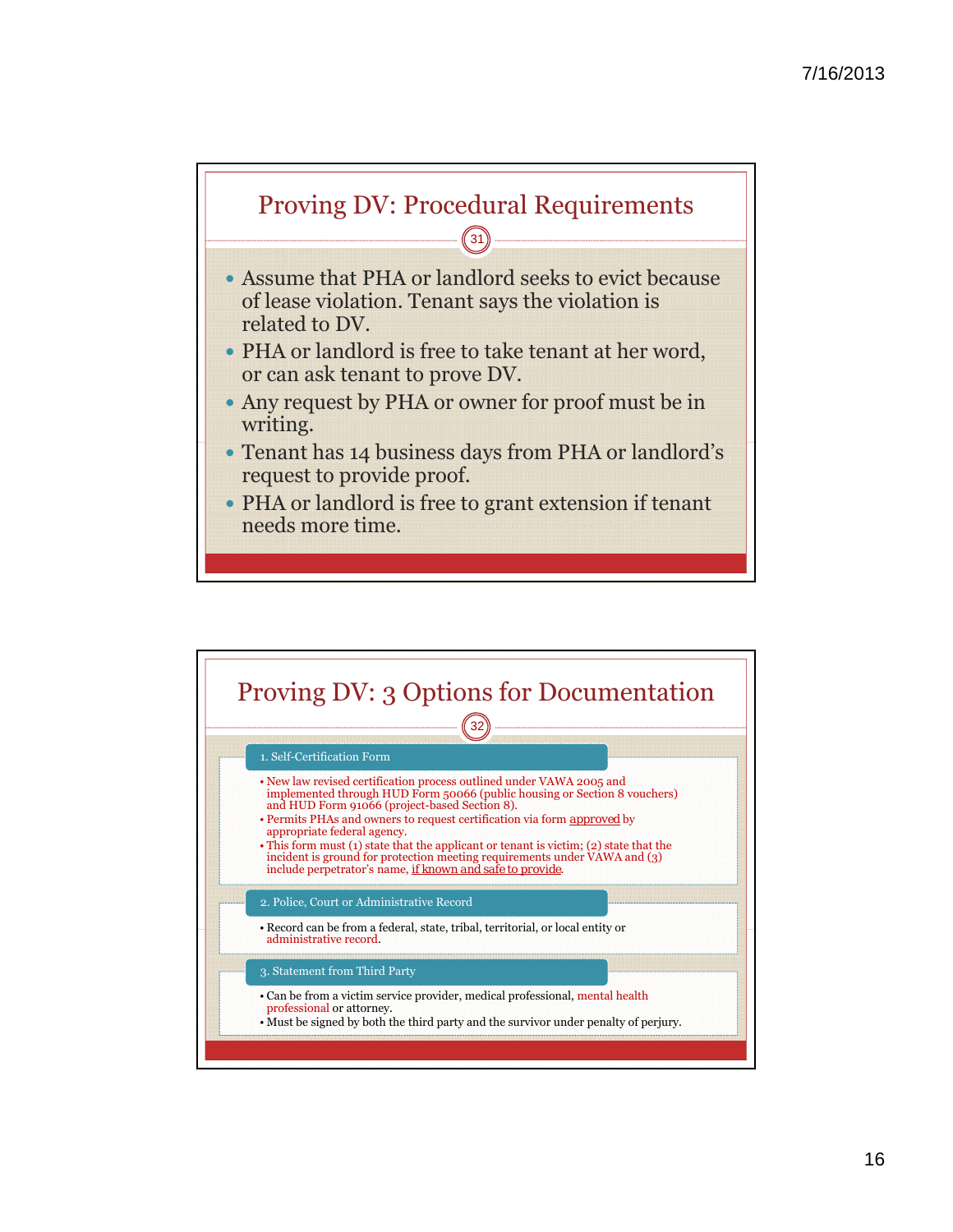

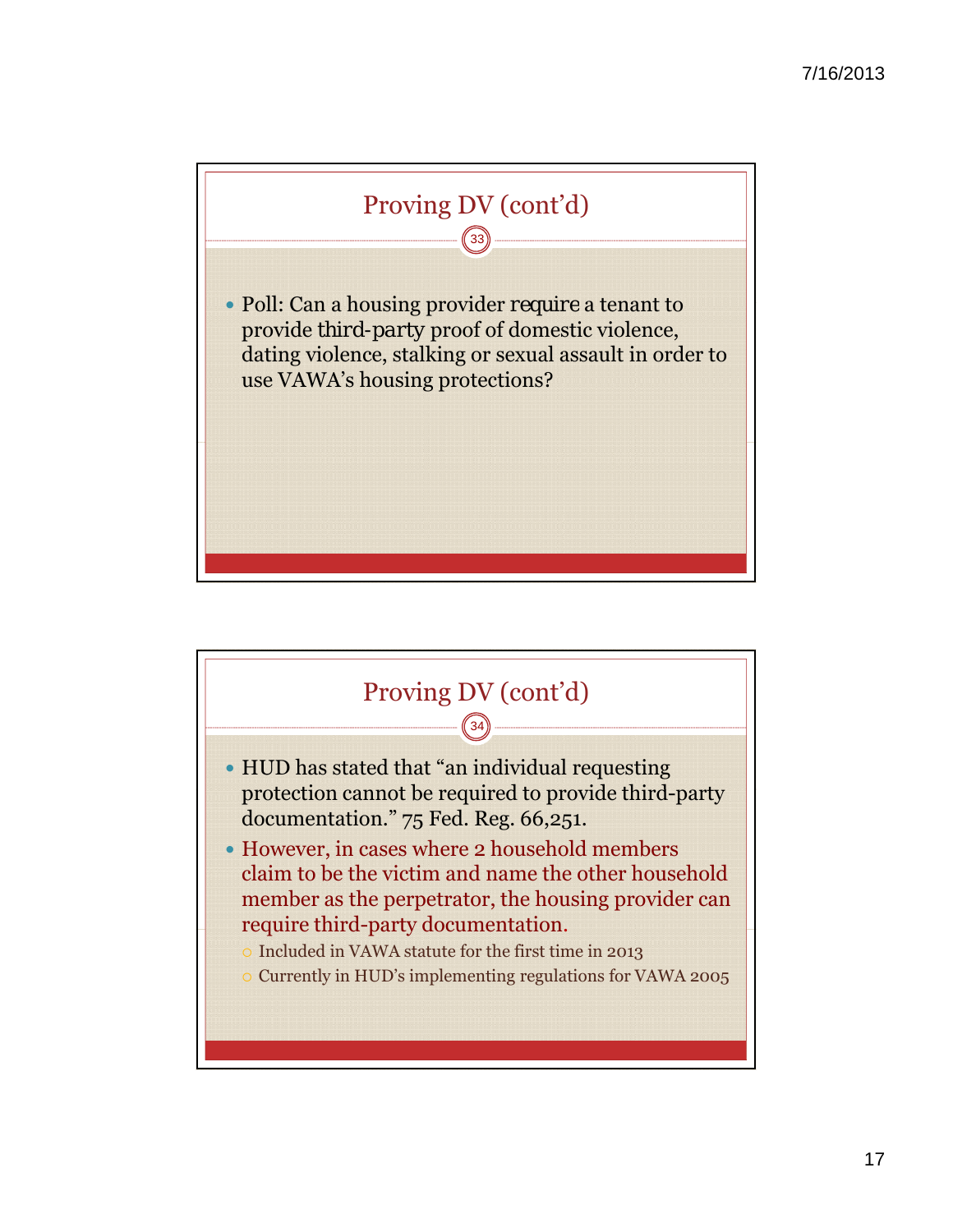

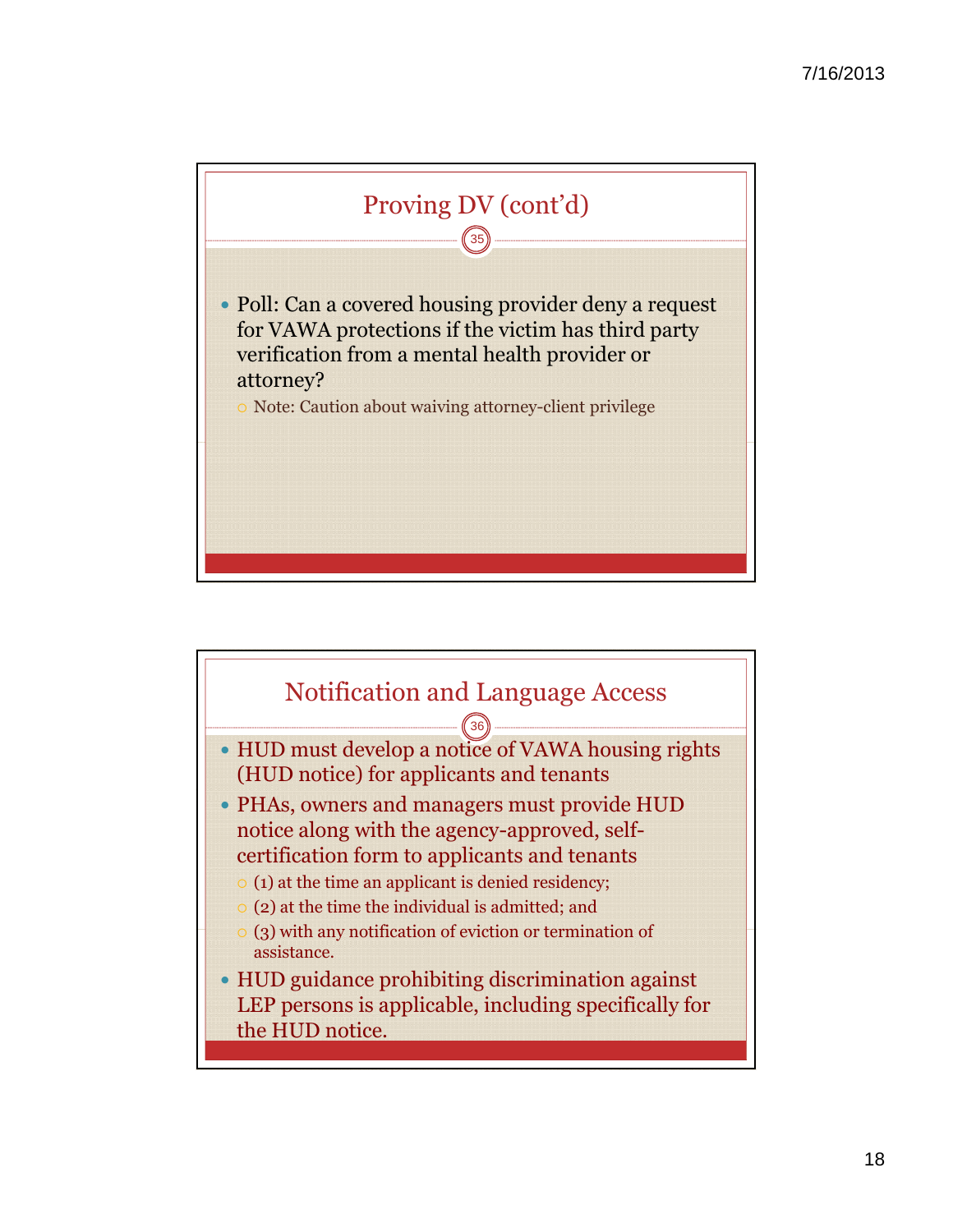

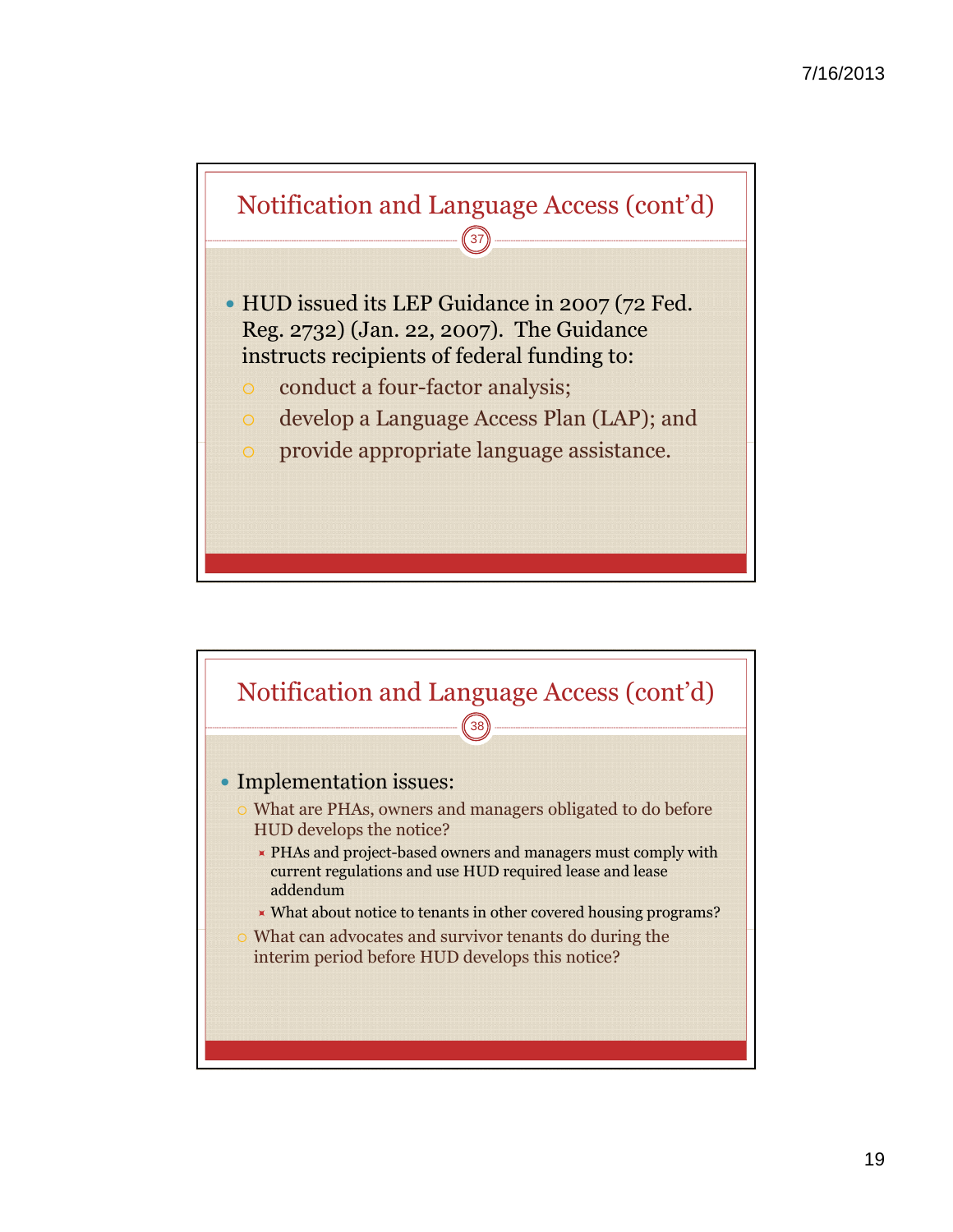

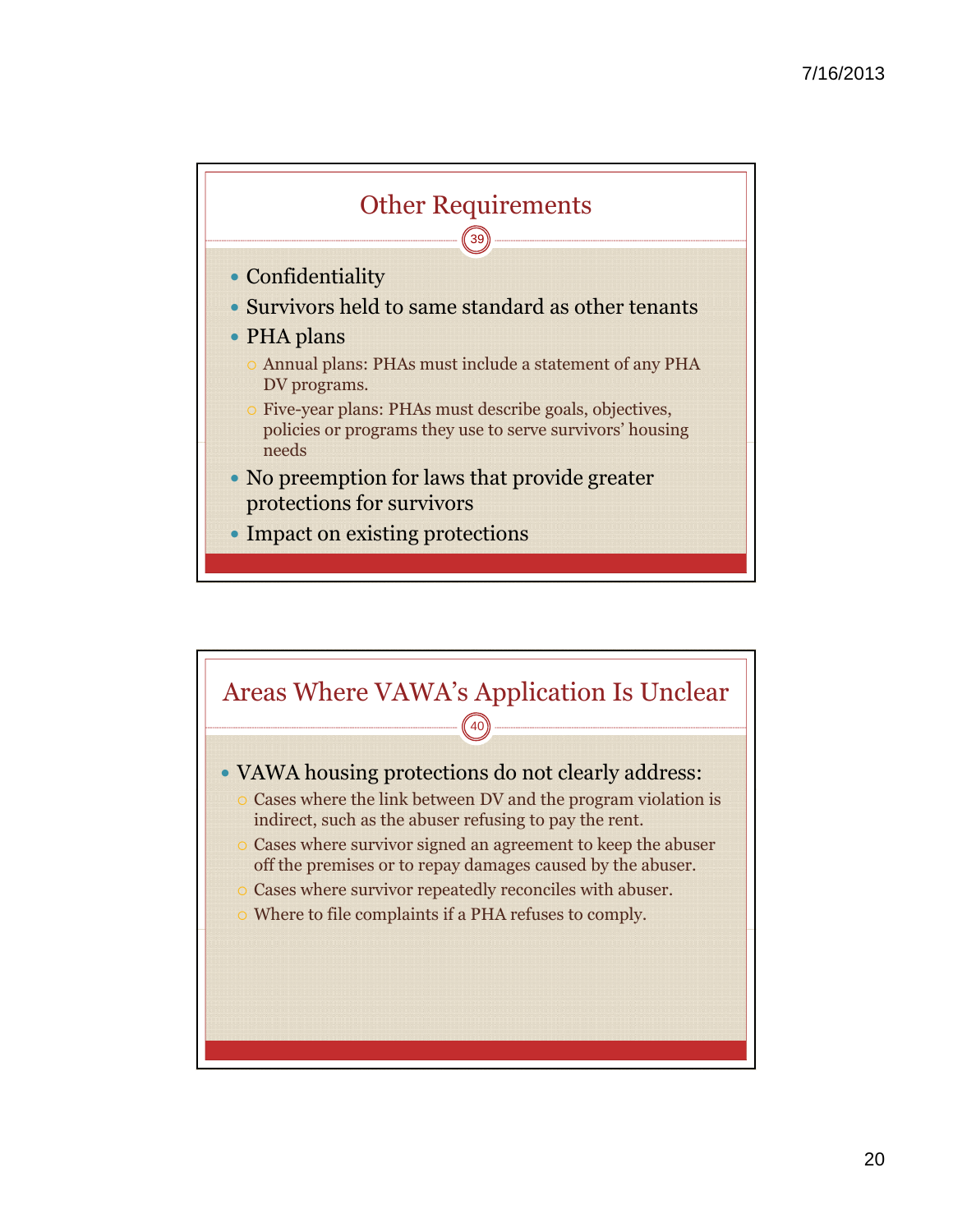